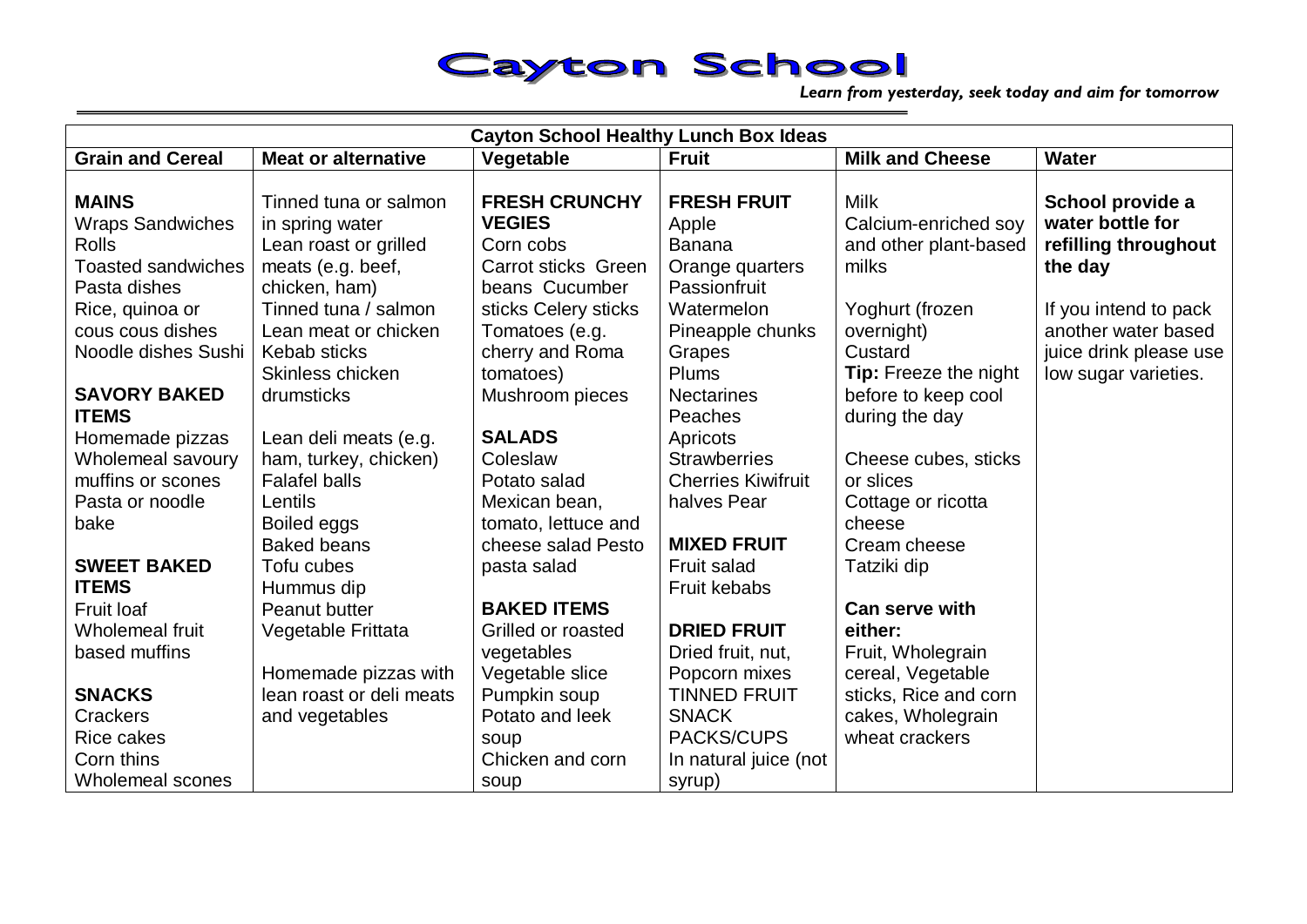

*Learn from yesterday, seek today and aim for tomorrow*

## **Cayton School Food Culture Healthy Eating, Nutrition Information and Guidance**

## **Understanding and Rationale**

A healthy, balanced diet makes an important contribution to children's growth and development, to their educational performance and attainment and to their long-term health and well-being (DfE Minister for Education, Health and Social Services). The government recommendation is that schools provide an important role to the community to educate children about healthy eating and living in order to tackle child obesity.

At Cayton School we believe that good health is vital and healthy eating is one of many contributors to this, helping influence physical, mental and social well--being. It is important each child understands the role of healthy eating in achieving good health and nutrition. We try to actively promote our whole school food culture, increasing children's knowledge of healthy eating, nutrition and exercise.

### **Aims**

- To provide opportunities for each child to access knowledge, understanding and skills related to healthy eating so that they may make informed choices.
- To promote lifelong learning about food, nutrition and a healthy balanced diet.
- To develop a positive attitude towards their eating habits.
- To encourage a healthy lifestyle through association of healthy food with exercise.
- Work in partnership to achieve a pleasant and sociable dining experience which enhances the social development of each pupil.
- Involve pupils and parents in decision making.

## **EYFS, Key Stage 1 and Key Stage 2**

Subsidised milk is available for all children throughout school and free fruit and vegetables are offered to our infant children. A variety of different fruits and vegetables are offered throughout the week and KS1 children are encouraged to eat at least one piece each day, providing them with a daily, healthy snack.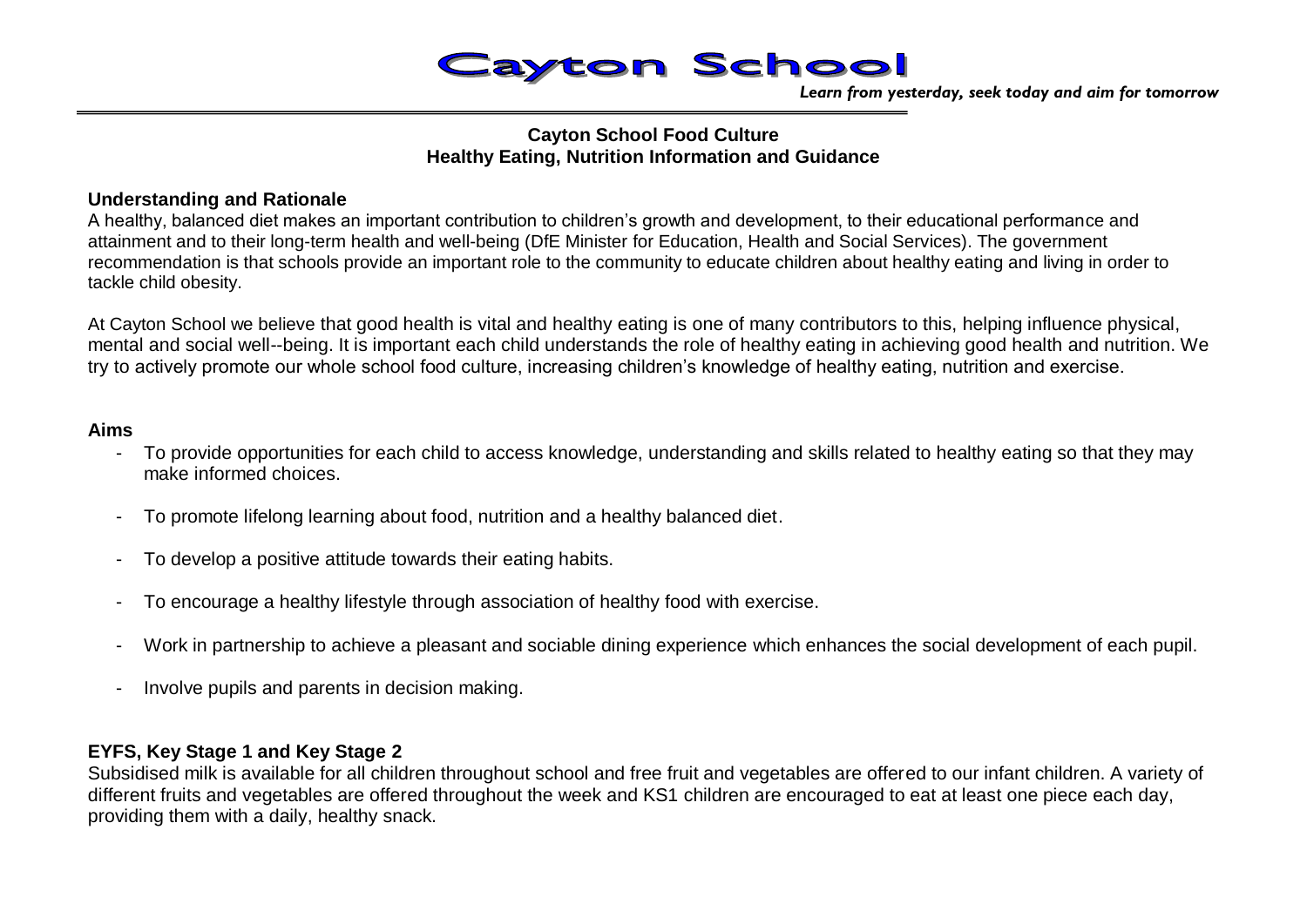*Learn from yesterday, seek today and aim for tomorrow*

### **Breakfast**

Breakfast is said to be "the most important meal of the day" and we would encourage all children come to school having eaten a substantial and balanced healthy breakfast. This will enable them to maintain high concentration levels throughout the morning.

## **Breaktime**

Children may bring a healthy snack, e.g., fruit, vegetables or a low sugar cereal bar, to school for morning break. **School encourages parents, carers and children to try to avoid bringing in items such as chocolate, sweets, crisps, biscuits etc.** The school 'Snack Trolley' offers healthy snacks including fruit, vegetables, yoghurts and fresh juice for a small fee. Toast is also available. **Lunchtime**

## **School Dinners**

County Caterers is a fresh food organisation that caters for all North Yorkshire school dinners. North Yorkshire County Council's food procurement strategy is based on local and regional sourcing of food which supports local business, provides traceability of produce and contributes to the health and wellbeing of its children and young people. The caterers follow a healthy eating policy and all meals are produced fresh in the school kitchen each day. All infant children are entitled to a free school meal, ensuring that they have a substantial meal to help maintain energy levels throughout the day. A three week menu cycle is offered, allowing children to experience different meals and become familiar with them over each term. These meals offer a daily vegetarian and specific dietary alternative to cater for all children in school.

## **Packed Lunches**

For children that bring a packed lunch, we ask that packed lunches are in a named container. Again, like break time snacks, Cayton School encourages pack lunches to contain healthy snacks rather than sweets, chocolate bars or fizzy drinks. We recommend that packed lunches should include fruit or vegetables e.g. piece of fruit, dried fruit, tomato, raw carrot, cucumber wedge. A suitable drink would be juice or water in a sealed bottle. Each child does have a school water bottle and they can refill this throughout the day. The school provides a suitable storage area for lunch boxes. Any uneaten food is returned in the children's packed lunch boxes so parents and carers can be aware of what their child has eaten whilst at school.

## **Planning, Assessment, Monitoring and Evaluation**

Our 'Whole School Food Culture' is promoted throughout the school curriculum, across different lessons and assemblies, enabling children to learn about healthy eating and living through a variety of experiences. Teachers plan cross-curricular activities that increase children's knowledge of a healthy food culture, enabling them to make informed, healthier decisions in the future.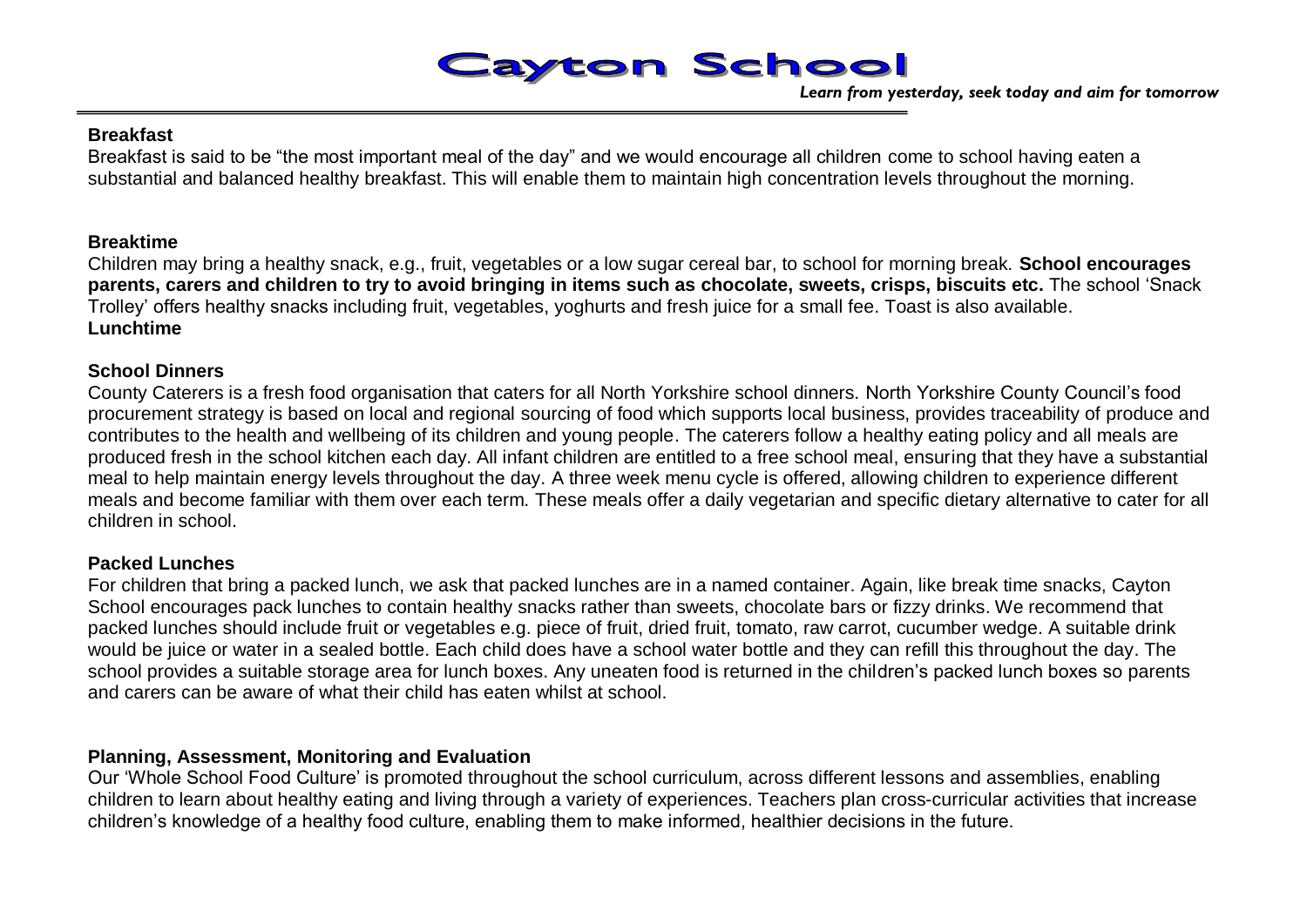*Learn from yesterday, seek today and aim for tomorrow*

## **Equal Opportunities**

Healthy eating is for all pupils regardless of gender, race, culture, religion, ability or any special educational need. This will be taken into account when planning the healthy eating curriculum and new initiatives. In order to educate our children further about food from around the world, themed days will take place to promote foods from other cultures and countries.

### **Curriculum Activities**

There are opportunities for raising awareness of healthy eating in all areas of school life. Specifically many aspects of healthy eating will be found in the PSHE, Science and Design & Technology curriculum. Lessons will aim to promote learning about different foods, how to stay healthy, good hygiene, where our food comes from and how it is grown.

## **Food Technology and Cookery Lessons**

From the 2020, children will be able to make use of the newly refurbished Cookery Room. We have installed two new double ovens, sinks and storage space for all children to take part in group cookery lessons across the year. The aim of this will be to introduce basic cooking and baking skills to children at Cayton School. Food hygiene and cleanliness will also be taught on a regular basis.

## **Cookery Club**

Children initially across Key Stage 2 will have the opportunity to take part in an extra-curricular cookery club, they will not only learn how to make a meal for themselves and their families, but learn about food preparation, hygiene and age related cookery skills.

## **Growing Club**

An extra-curricular club based around growing our own fruits and vegetables will allow all children to prepare areas around the school and tend to them in order to plant and grow our own fresh fruits and vegetables for consumption in school, providing children a first-hand experience of where our food comes from.

## **External Links**

External agencies and businesses are used to promote healthy eating. For example, visits are made by the school nurse in order to teach children about healthy eating. Class trips to organisations will show children first hand where food comes from and how it is grown. Promotional material such as Change4life leaflets are used to further promote good habits in school and at home.